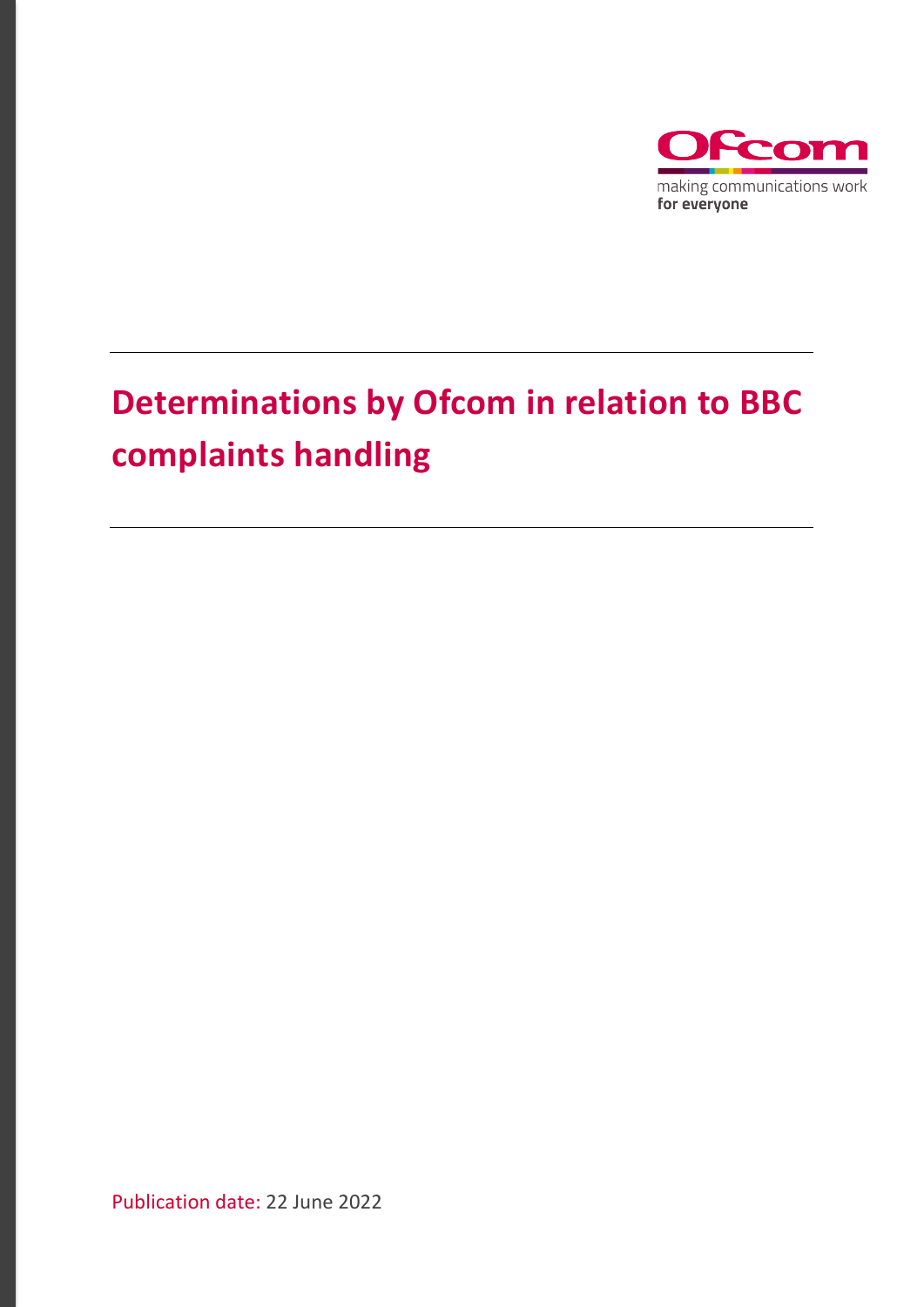# Determinations by Ofcom in relation to BBC complaints handling

Ofcom hereby revokes the complaints handling determinations of 3 July 2020 and makes the following determinations under clauses 56(6), (7) and (8) of the BBC Agreement: -

### *(1) Retention of records on BBC complaints handling*

In accordance with clause 56(6) of the Agreement, having consulted the BBC, Ofcom determines that the BBC must retain all records of its handling of relevant complaints for a minimum of five years from when the BBC resolves the complaint under its own procedures.

Where a breach of a specified requirement has been identified by the BBC or, if the complainant subsequently refers the complaint to Ofcom, a breach is recorded by Ofcom, the records relating to that complaint must be retained indefinitely.

Personal information relating to complaints should be disposed of in line with the BBC's personal data retention policy.

For the avoidance of doubt, this determination applies to records currently held by the BBC.

### *(2) BBC complaints reporting to Ofcom*

In accordance with clause 56(7) of the Agreement, Ofcom determines that the BBC must provide reports to Ofcom in relation to relevant complaints it has received which are editorial complaints<sup>[1](#page-1-0)</sup> in the form set out at Annex A1.

Data under each category of information set out in Annex A1 must be provided to Ofcom, preferably in Excel format, by the tenth working day of the succeeding month. All reports should be provided to [BBCComplaintsReporting@ofcom.org.uk.](mailto:BBCComplaintsReporting@ofcom.org.uk)

This requirement is in addition to the BBC's more frequent and informal dialogue with Ofcom about complaints received.

### *(3) Publication of information about the operation and effectiveness of the BBC complaints procedures*

In accordance with clause 56(8) of the Agreement, Ofcom determines that the BBC must publish information about the operation and effectiveness of its procedures in relation to relevant complaints which are editorial complaints<sup>[2](#page-1-1)</sup> in the form set out at Annex A2, in a prominent position on the BBC website, and on a fortnightly basis.

### *(4) Effective Date*

The determinations have effect on the day they are notified to the BBC. For the purposes of the BBC's publication of information about the operation and effectiveness of the BBC complaints

<span id="page-1-0"></span><sup>&</sup>lt;sup>1</sup> i.e. complaints relating to the observance of standards set in the Ofcom Broadcasting Code and/or the allocation of party election, party political and referendum campaign broadcasts.

<span id="page-1-1"></span><sup>&</sup>lt;sup>2</sup> As above.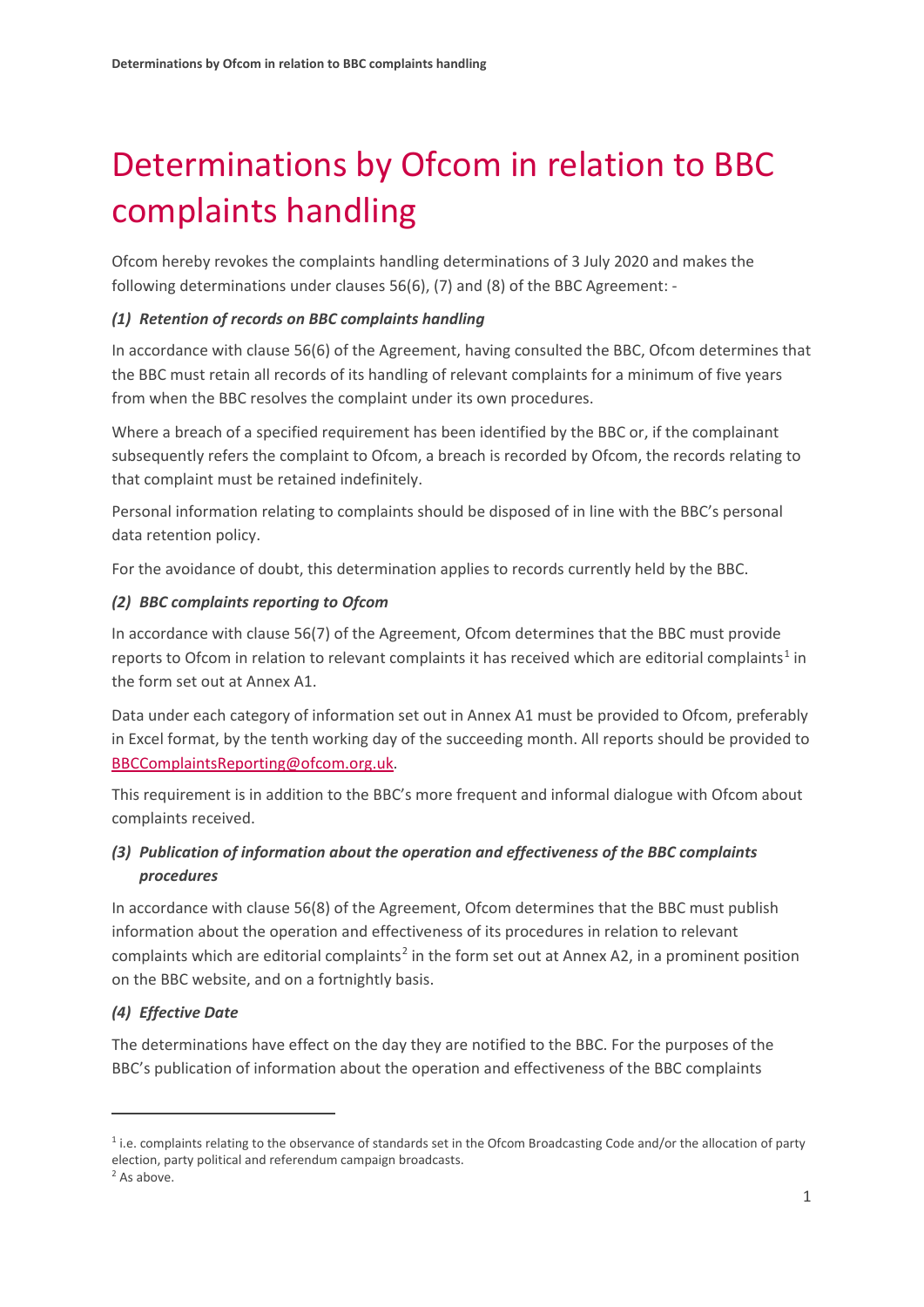procedures, the new requirements for the publication of Stage 2 ECU Findings, as set out in Annex A2, p.6, will take effect for all BBC's Fortnightly complaints reports going forwards commencing with the BBC Fortnightly complaints report for the period 4 to 17 July 2022 inclusive.

Ke : Balchurt .

Kevin Bakhurst, Group Director, Content and Media Policy 22 June 2022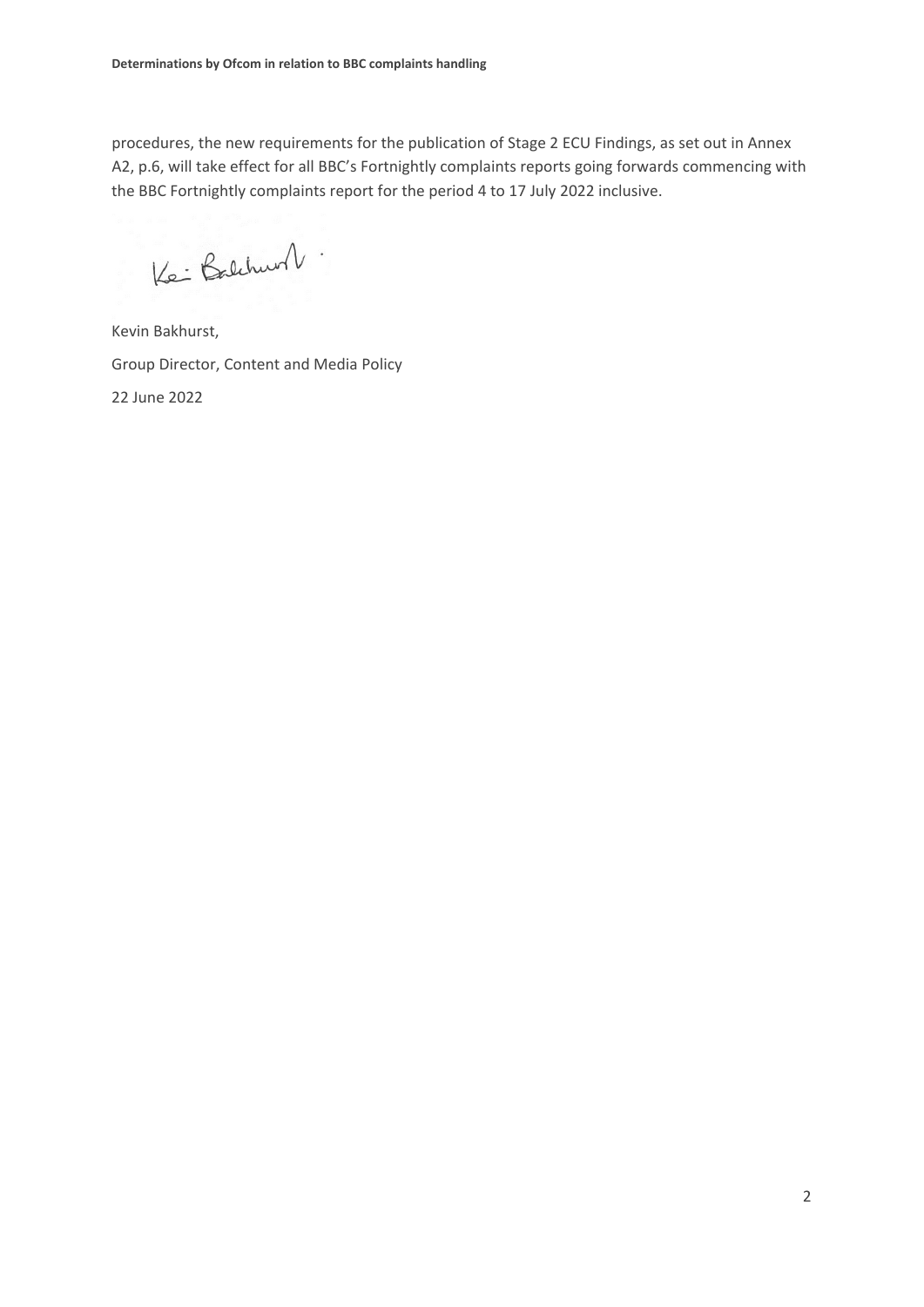# A1. BBC complaints reporting to Ofcom

## **Monthly reporting to Ofcom on editorial complaints[3](#page-3-0)**

Data for the month under each category of information set out in this annex should be provided to Ofcom, preferably in Excel format, by the tenth working day of the succeeding month. A template spreadsheet has been provided for illustrative purposes.

## **Stage 1a**

- Total complaints received at Stage 1a
- Where more than 100 complaints have been received about a programme, information on the service, programme (with date and time of transmission or when content accessed) and issue of editorial standards raised by the complaints (and the numbers of those complaints)
- Percentage of complaints which received a response within 10 working days
- Percentage of complaints which received a response within 21 working days[4](#page-3-1)

## **Stage 1b**

- Total complaints received at Stage 1b
- Where more than 100 complaints have been received about a programme, information on the service, programme (with date and time of transmission or when content accessed) and issue of editorial standards raised by the complaints (and the numbers of those complaints)
- Percentage of complaints which received a response within 20 working days (where 20 is the target, 35 working days otherwise)
- Percentage of complaints which received a response within 36 working days<sup>[5](#page-3-2)</sup>

# **Stage 2**

#### **Information on total number of findings reached at Stage 2:**

- By service and programme (with date and time of transmission or when content accessed);
- By issue of editorial standards raised by the complaint(s);
- By outcome (upheld, partially upheld, not upheld, resolved);

<span id="page-3-0"></span><sup>3</sup> Those relevant complaints (as defined in clause 56(9) of the BBC Agreement) which are editorial complaints i.e. which relate to the observance of standards set in the Ofcom Broadcasting Code and/or the allocation of party election, party political and referendum campaign broadcasts. If the data also include complaints about online material as defined under clause 60 of the Agreement, or about the observance of editorial guidelines which go beyond the Ofcom Broadcasting Code, the BBC must make this clear.

<span id="page-3-1"></span><sup>4</sup> The number of days after which it has been agreed with the BBC Executive that a complainant will be informed of their right to take their complaint to Ofcom.

<span id="page-3-2"></span><sup>&</sup>lt;sup>5</sup> As above.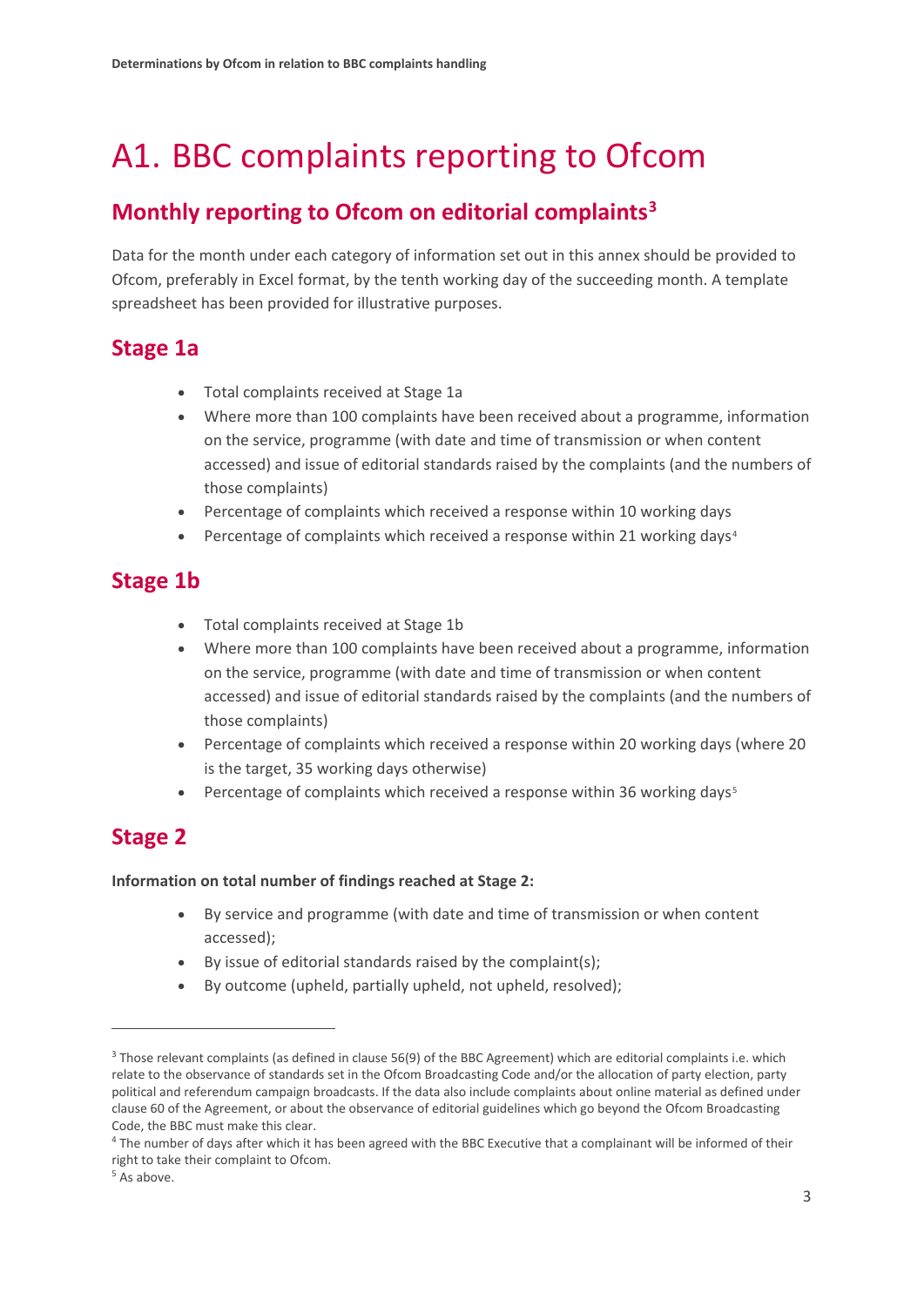- Percentage of complaints dealt with within 20 working days (where 20 is the target, 35 working days otherwise); and
- Percentage of complaints which received a response within 3[6](#page-4-0) working days<sup>6</sup>

#### **Information on editorial complaint investigations open at Stage 2 on first of each month:**

- By service and programme (with date and time of transmission or when content accessed);
- By issue of editorial standards raised by the complaint(s); and
- The number of days the case has been open.

<span id="page-4-0"></span><sup>&</sup>lt;sup>6</sup> As above.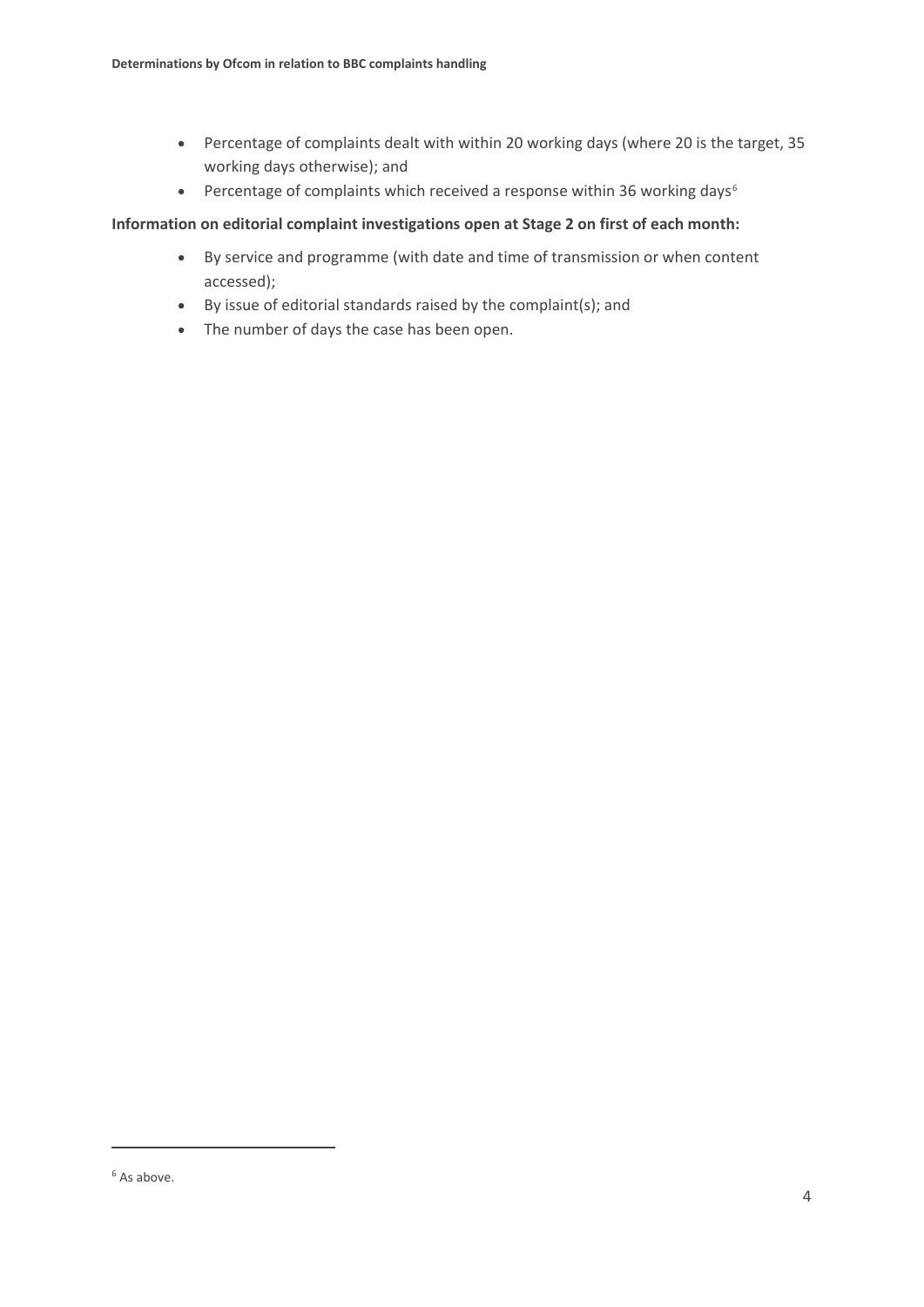# A2. Publication of information about the operation and effectiveness of the BBC complaints procedures

*[The examples of complaints in the tables are for illustrative purposes only]*

## **BBC editorial complaints procedures**

[Explanation of the information provided, including:

- what is meant by an 'editorial complaint';
- whether complaints about (a) online material as defined under clause 60 of the BBC Agreement and (b) the observance of editorial guidelines going beyond the Ofcom Broadcasting Code are included, in addition to relevant complaints<sup>[7](#page-5-0)</sup> which are editorial complaints<sup>[8](#page-5-1)</sup>.]

## **Stage 1 complaints**

Between [preceding two weeks], BBC Audience Services (Stage 1) received **[total]** editorial complaints. BBC programmes which received more than **100 complaints** are included in the table below.

| Programme   | <b>Service</b>     | Date of transmission or<br>when content accessed | Number of<br>complaints |
|-------------|--------------------|--------------------------------------------------|-------------------------|
| Programme A | BBC <sub>1</sub>   | 12/09/2017                                       | 105                     |
| Programme B | <b>BBC</b> iPlayer | 17/09/2017                                       | 223                     |
| Programme C | BBC <sub>2</sub>   | 18/09/2017                                       | 117                     |
| Programme D | <b>CBBC</b>        | 19/09/2017                                       | 112                     |
| Prorgamme E | BBC <sub>1</sub>   | 21/09/2017                                       | 546                     |

[X]% of complaints dealt with between [preceding two weeks] received an initial response within the target 10 working days.

Recent BBC public responses to significant complaints at Stage 1 are available on the BBC [website.](http://www.bbc.co.uk/complaints/complaint/)

<span id="page-5-0"></span> $<sup>7</sup>$  As defined in clause 56(9) of the BBC Agreement.</sup>

<span id="page-5-1"></span><sup>&</sup>lt;sup>8</sup> i.e. which relate to the observance of standards set in the Ofcom Broadcasting Code and/or the allocation of party election, party political and referendum campaign broadcasts.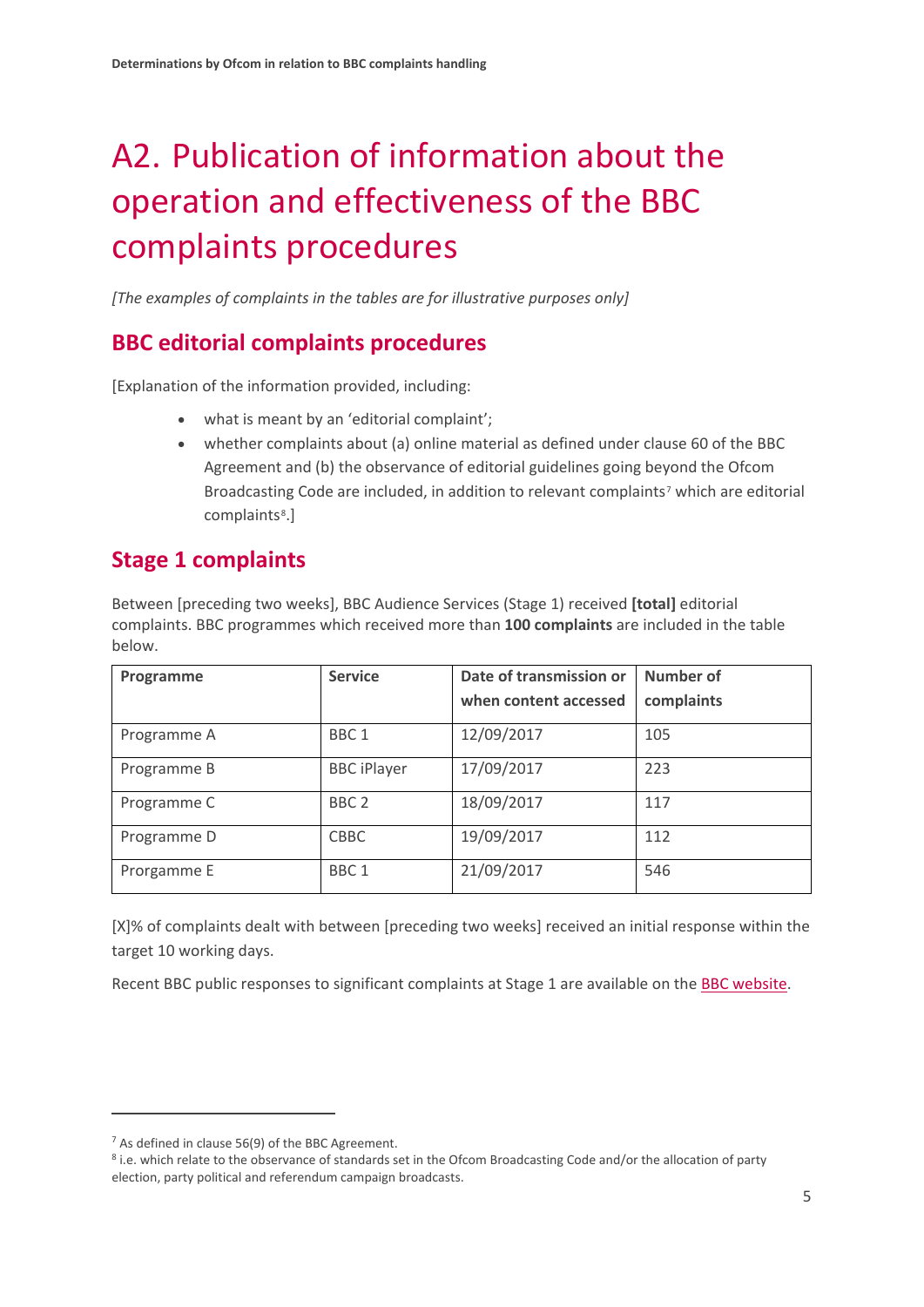## **Stage 2 complaints – Executive Complaints Unit (ECU)**

The ECU made [number] findings between [preceding two weeks]. Further information on the findings is available on th[e BBC website.](http://www.bbc.co.uk/complaints/comp-reports/ecu/)

[ECU findings on relevant complaints which are editorial complaints must be published, on a regular fortnightly basis, within 14 days of a final decision being made.<sup>[9](#page-6-0)</sup>

The BBC are required to publish the following ECU findings:

- all upheld, partially upheld and resolved findings;
- all not upheld findings related to:
	- any complaint about due accuracy or due impartiality (including election-related and referendum-related complaints);
	- any stage 2 case where the BBC received more than 100 complaints about the item at stage 1a; and
- any other not upheld finding which, taking into account any of the following factors, would merit publication:
	- the level of public interest attaching to the issue(s) of complaint;
	- the number of complaints escalated to the ECU;
	- the profile of the programme (or other item of output) complained of;
	- the nature of the complainant (eg first or third party, corporate body, person in public life);
	- the significance of the potential breach of standards identified;
	- potential reputation damage; and/or
	- where complaints about the same item have been upheld, and the reasons for not upholding others are important for an understanding of the ECU's reasoning.

Those published findings must include details of the complaint, relevant BBC Editorial Guidelines and an explanation of the ECU's reasons for its finding that is appropriate to the nature of the complaint. The BBC may withhold information that a complainant considers confidential or that it is otherwise under a legal obligation not to disclose.]

| Programme   | <b>Service</b>     | Date of transmission<br>or when content<br>accessed | <b>Issue</b>                        | <b>Outcome</b> |
|-------------|--------------------|-----------------------------------------------------|-------------------------------------|----------------|
| Programme A | BBC <sub>1</sub>   | 20/07/2017                                          | Impartiality                        | Not upheld     |
| Programme B | <b>BBC</b> iPlayer | 21/05/2017                                          | Harm and<br>$offence -$<br>language | Resolved       |

<span id="page-6-0"></span><sup>&</sup>lt;sup>9</sup> Where the ECU is handling linked complaints about the same programme, it may publish the findings together, and must do so within 14 days of its final decision on the last linked complaint it is handling.